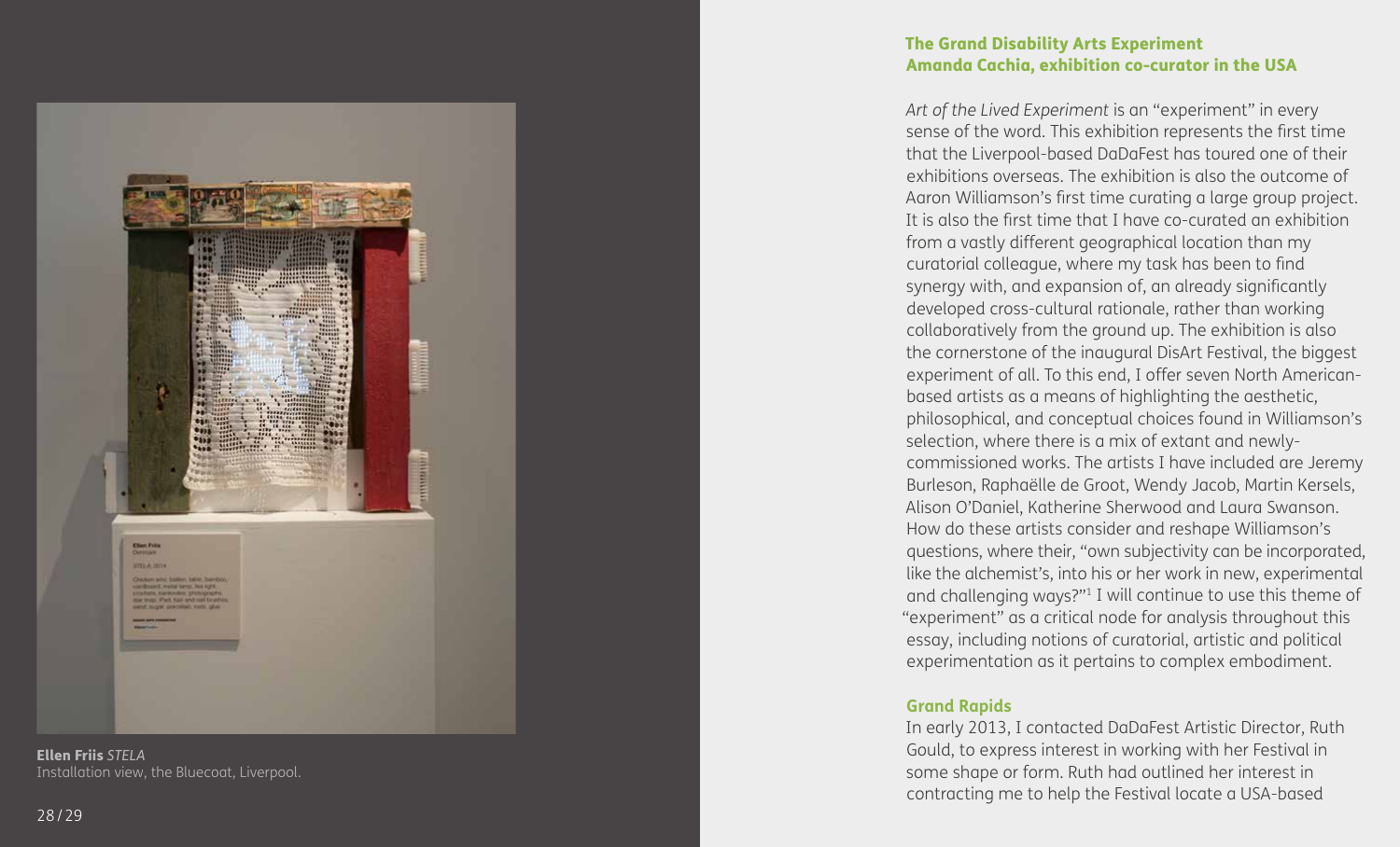venue to host a first-time touring iteration of the *Art of the Lived Experiment* exhibit, which was commissioned and curated by Williamson for DaDaFest International 2014. As it happens, I knew that my friend Chris Smit was trying to mount the DisArt Festival in Grand Rapids, Michigan, for which he is Director, and it made sense to me to connect the two Festivals so they might find a generative partnership. As soon as I mentioned this idea to Chris, he was 100% on board, and he has been absolutely committed and unwavering in his excitement and belief in this unique union between an established, high-profile festival, and one that is fledgling and growing in momentum by the day. Owing to this fusion of energy and brilliance, *Art of the Lived Experiment* is now being launched in the USA in Grand Rapids, and is jointly being presented at the Urban Institute for Contemporary Arts, Kendall College of Art and Design of Ferris State University, and the Grand Rapids Art Museum, from April 10 — July 31, 2015. I am very happy to be curating a small add-on component to the *Art of the Lived Experiment* exhibition, where seven North America-based artists will join Aaron's nineteen-person-strong collection of international talent. It is a pleasure to be co-curating *Art of the Lived Experiment* with Aaron in the USA.

# **Curatorial Experimentation**

When I learned more about Aaron's concept for *Art of the Lived Experiment*, the first thought I had was to consider how my artistic selections would simultaneously connect and expand his exhibition's overarching theme. Aaron had developed a dynamic and very flexible rationale that appeared to liberate disability arts exhibitions from their usual frameworks and discourses. By this I mean that Aaron was interested in thinking about disability from the perspective of an experiment — indeed, he called it an

"uncertain rationale." 2 For the few disability-related exhibitions that emerge, from time to time, curators typically rely on the medical model in which to frame their projects. Flowing from this pathological discourse, we might see exhibitions that explore the reductive historical representation of disabled bodies, where disability was "experimented on," within the hospital, the lab, or the stage, in "freak shows" and carnivalesque performances. Exhibitions that use the social model of disability are still relatively new, and while Williamson claims to rely on the social model as a foundation for his work here, I'd argue that he is ultimately moving beyond the social model. Through *Art of the Lived Experiment*, he is attempting to take a side-step from the burden of ghettoizing terminology and assumptions that typically cloud disability. Williamson says in his essay in the original *Art of the Lived Experiment* publication, reproduced in this volume: "*Art of the Lived Experiment* explores this question, not through the fixed securities of autobiography or illustration, but through a more immediately compelling emphasis: by acknowledging that just as the unfixed, mutable nature of existence demands constant adjustment and experiment, so does making art. The exhibition addresses the idea that both art and life are subject to flux and transformation. In both realms, all that is certain is continual change. Experiment is necessary in order to process, alter, combine and transform conditioning elements, since nothing in life or in art can be permanent." 3 Aaron's ideas have inspired me to experiment as a curator, and thus I approached the artists and my selections of their work with a playful and very open attitude. The work that you see here is not only about attempting to transform reductive ideas about disability in society at large, but is also about motivating personal change and transmutation in the lives of the individual artists in this show, within the audience members who engage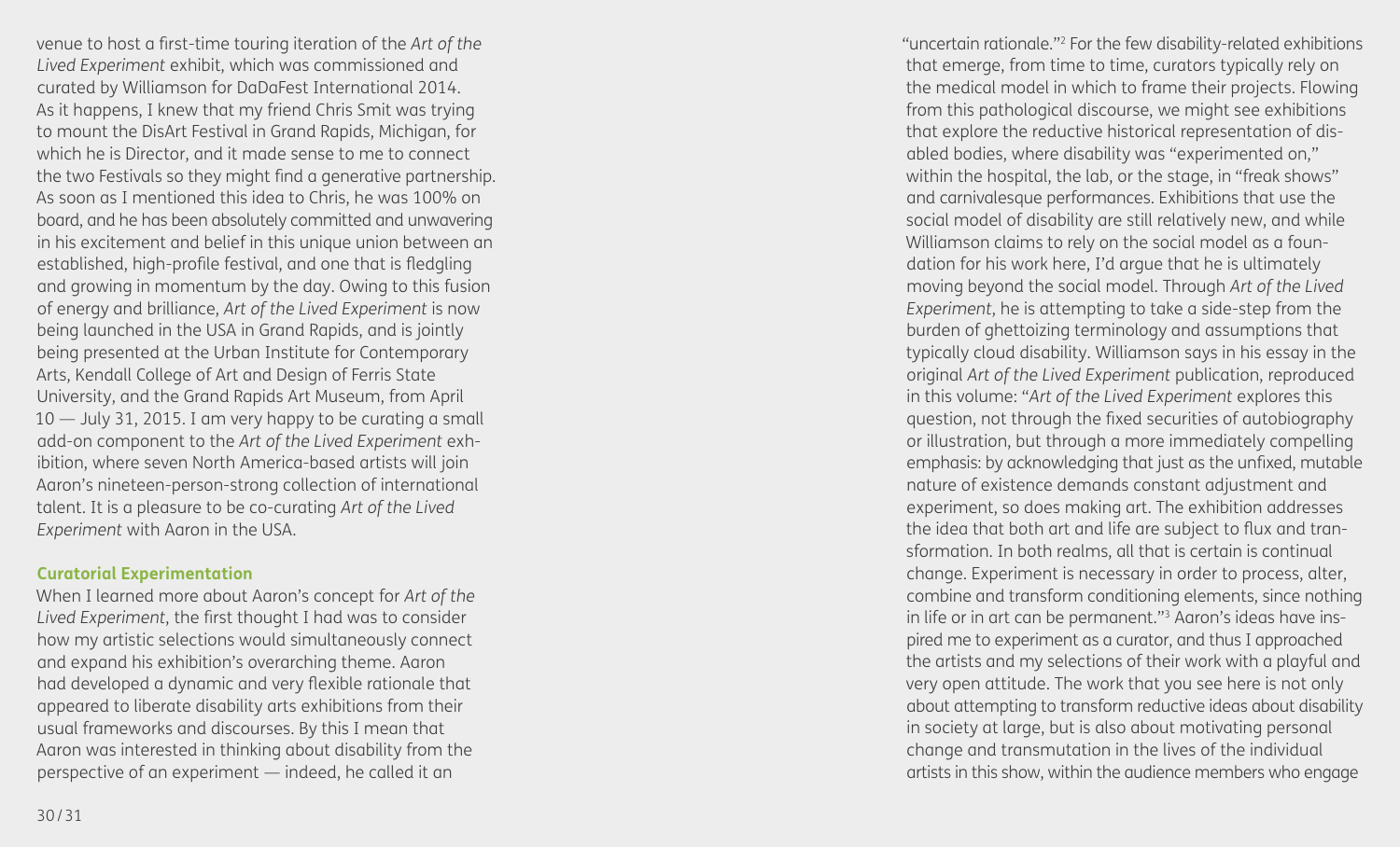with the exhibit, and in me, as the exhibition's collaborating curator. Each work in *Art of the Lived Experiment* is compelling in its lively transmutation, as vital as the individual disabled body itself, and the rich, subjugated knowledge it offers us. While there is a component to the exhibition that might suggest that perhaps a disabled person's life is an experiment by virtue of their ingenuity in "overcoming" barriers, I am careful to avoid using this terminology.

I decided to think of the artist's contributions from a conceptual standpoint first and foremost. This means that some of the artists may not directly identify with "disability." However, the artists are open to including their work in this enterprise, and to being contextualized in this way. For several artists, this is completely new terrain that offers the promise of the very transformation of which Aaron speaks.

#### **This Publication**

This iteration of the *Art of the Lived Experiment* publication follows closely from its predecessor. This publication is not a catalog, for it aims to reveal the process of the art-making, rather than end product. In some instances, however, we have given artists the opportunity to show both process and product side by side. The publication also includes installation shots from the show in Liverpool as a mode of documentation or archive. Given that the parameters for the style of my curatorial essay have also shifted and expanded, I would like to focus on several key conceptual and political aspects of the show that have emerged for me over the past few months that I think are worth noting. Again, these aspects continue to fall within a discourse of "experimentation." The structure of my essay also closely follows on the heels of Williamson's original essay, and might be considered as a sort of addendum.

#### **Politics of Self-Representation**

Jeremy Burleson is an artist with an intellectual or developmental disability who makes beautiful sculptures and drawings from his base at the National Institute for Artists with Disabilities (NIAD) in Richmond, California. For *Art of the Lived Experiment*, Burleson is giving us his theatrical installation of sculptures, *Lamps*, which is installed in the hallway area of the Urban Institute for Contemporary Arts. Burleson's lyrical lamp shapes, made of tightly-rolled paper (and sometimes painted), are designed to hang from the ceiling. Burleson's lamps emphasize the symbolism of transmutation and the illumination of ideas and energy which will stretch far and wide across the city of Grand Rapids, for his lamps will be visible from the streets, glowing brightly at night, and sparkling throughout the day. Nine drawings by Burleson will accompany the lamps, which offer idiosyncratic renderings of objects drawn from nature that continue to inspire him, ranging from rainbows, to cactus plants with sharp spikes.

A special component to Burleson's installation will be a video interview that I conducted with the artist at NIAD on December 30, 2014, in collaboration with a Berkeley videographer and editor, Shari Paladino. Burleson is unable to be physically present in person at the opening of the *Art of the Lived Experiment* exhibition in April as he has a fear of public spaces and sidewalks, but I was keen to still have his presence felt in some way throughout the duration of the exhibition. We decided that filming an interview between Jeremy and the curator would be of benefit, so that the interview could accompany his work and be displayed on a flatscreen television attached to the wall. Visitors will then be able to experience my engagement with Jeremy and come to know him a little better through my own intimate encounter with him.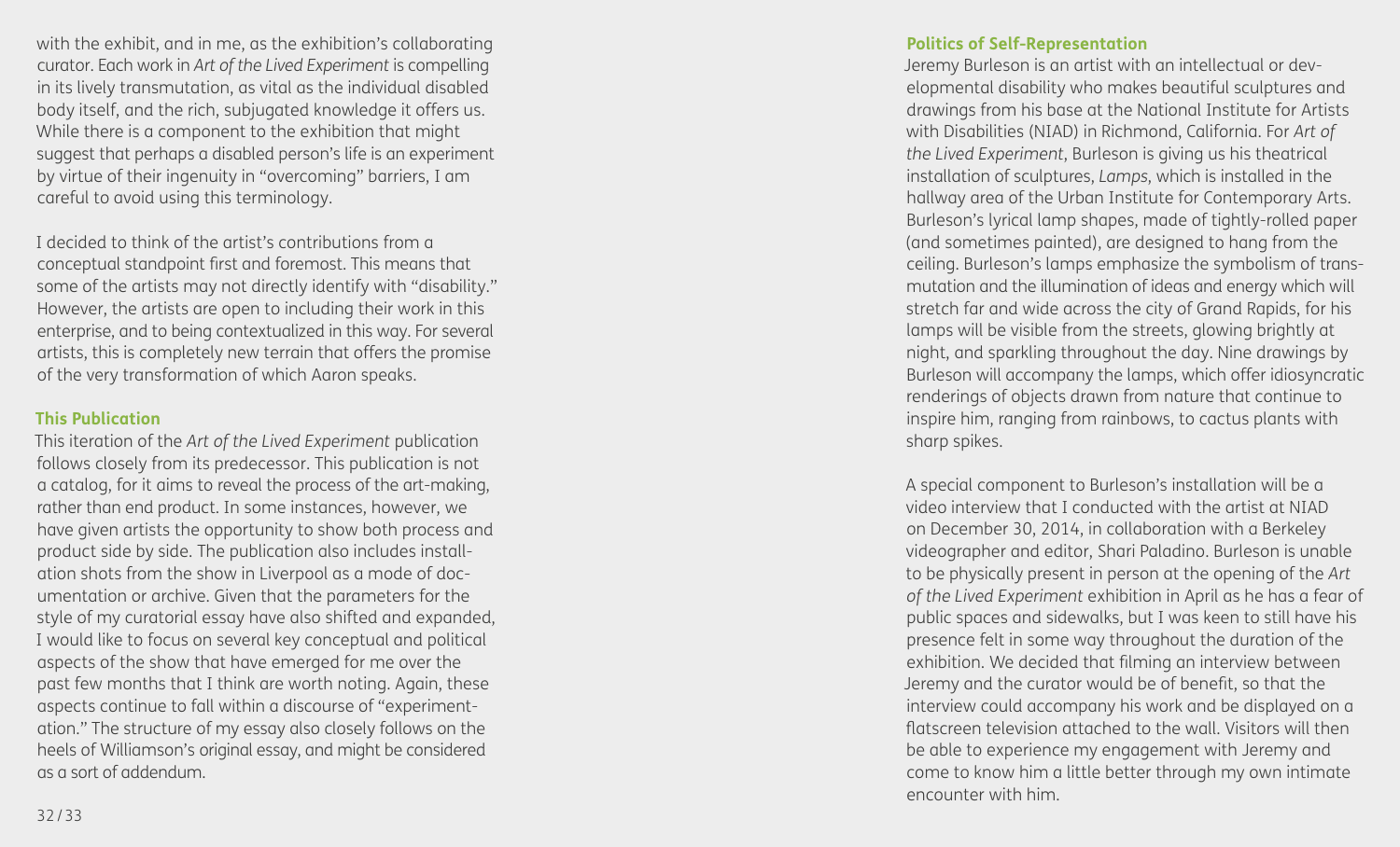

Over the course of two hours, my time with Burleson at NIAD was one in which we shared much physical contact, ranging from the holding of hands to the scratching of his back, which he apparently loves. Burleson often asked me a question over and over again, and several times he asked me to retrieve a certain material, ranging from paper to tape. I was happy to assist him.

I was inspired by a similar interview that was conducted with Burleson by self-identifying physically disabled artist Sunaura Taylor, as part of the video, *CREATE: The Artists Are Present*, produced and directed by Katherine Sherwood in 2011. This video was developed as a reaction to the lack of self-representation by the artists in the exhibition of the same name, co-curated by Lawrence Rinder and Matthew Higgs for the Berkeley Art Museum. The curators had failed to consult with the artists during the planning of the show, as they claimed that the artists "couldn't speak," and because of this, I believe they neglected their professional curatorial duty. Instead, they relied on the staff of the art

centers where the artists worked to facilitate the loans of the artworks, comfortably avoiding any direct interaction with the artists themselves. Amongst others, Taylor interviews Burleson in this video, who was in this *CREATE* exhibition, in order to give him opportunity to speak in his own way, even if that voice was, and is, non-verbal and atypical. Sherwood's intervention, which I hope I have emulated, comes in light of a recent article that I authored in the journal *Museums* 



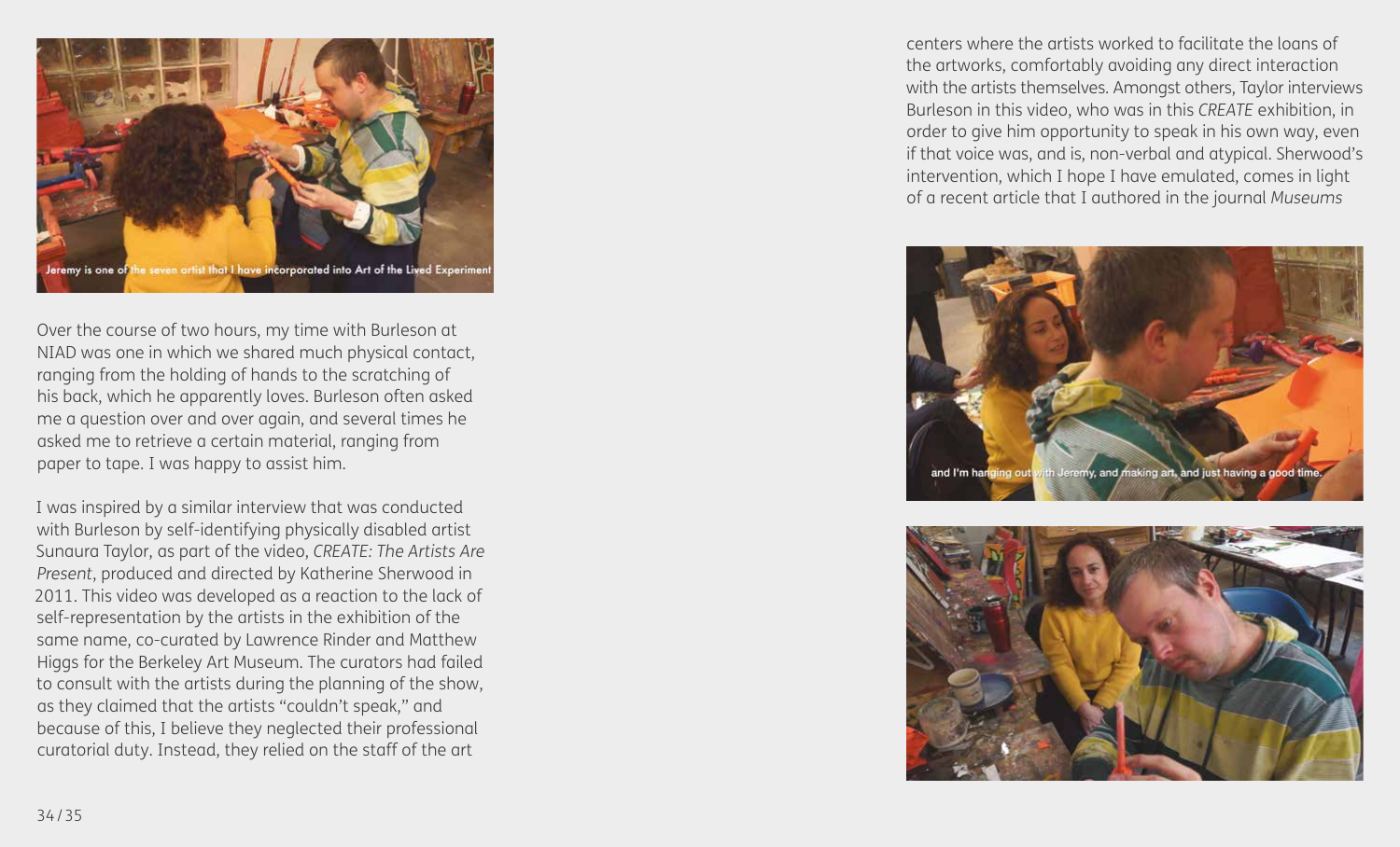*& Social Issues*, entitled "From Outsider to Participant: Developmentally Disabled Dialogue in Socially Engaged Art," where I support Sherwood's actions, and advocate for the importance of hearing the developmentally disabled artist's voice in the space of a gallery or exhibition. 4 It seems to me that this is part of the important work that a curator must do in working with disability arts. If we are to turn toward the DaDaFest manifesto, then the curator's role can most definitely become politicized by his or her actions toward implementing social justice. Through demonstrating new best practices such as the inclusion of Burleson's atypical voice in contemporary art exhibits (even while admitting that his inclusion might still be considered "tokenistic"), I hope to provide a template moving forward for how disabled artists can transition beyond their ostensible outsider status into a realm where they are equal and powerful participants.

### **Capturing the North American Experiment**

Other modes of experimentation evident in the works that have been added to *Art of the Lived Experiment* range from Raphaëlle de Groot's making/unmaking, transformation and wondering in *Off* (2015), which often lead to disoriented walks in her performance-based practice. Most of these performance works involve long transformative actions where the artist manipulates a stock of materials without the use of sight. The artist experiments with the very state of being lost, and eventually finds her way in a given space. Wendy Jacob has mapped the "waves and signs" of Grand Rapids working in conjunction with local musicians to offer a unique and exciting vibrational compendium as charted through a spectacular 6' weather balloon designed to specifically engage local deaf and non-deaf audiences. Martin Kersels calls attention to the relationship of the

body to the outside world — things, spaces, and other people — and the ways that physicality and psychology are intertwined, through his *Flotsam* series of drawings (2010— 2011) and the sculpture, *Charm (Party Clown)* (2010). Alison O'Daniel grapples with the potentials and intersections of images, captions, and sounds together. Like the Williamson-inspired alchemist, here, O'Daniel similarly works with metal, but instead of attempting to turn this into gold, her materials come to symbolize sound, narrative and other abstract qualities that disrupt traditional modes of access so as to privilege communication strategies by various subjects. The artist illustrates how her subjects might receive and translate sonic information in innovative ways. Katherine Sherwood has painted and collaged odalisque figures on a cloth support made from found reproductions of famous paintings. The artist has appropriated art historical images of the female nude in order to challenge canonical and ableist ideals of beauty. Consider that the nude figure "at rest," pensive (like a Greek philosopher), is disabled. One wears a brace, and one has a cane — "disability objects" that imitate Sherwood's own brace and cane. This critical transmutation is further challenged by replacing the faces with images of the brain, which is also a central motif in Sherwood's work, where she typically uses scans of her own after she experienced a stroke in 1997. Laura Swanson's *Uniforms* (2015) are 4 foot tall, life-sized, custom-made mannequins that wear protective or spiritual uniforms, which consist of a beekeeper, burqa, plague doctor, shaker cloak, mourning dress, welder, and fencer. The mannequins are accompanied by framed studio portraits, which depict Swanson wearing the uniforms in front of digitally composited backgrounds of photos found online. According to the artist, this work, "explores a desperate aspiration for agency and privacy…" as one who lives with dwarfism. 5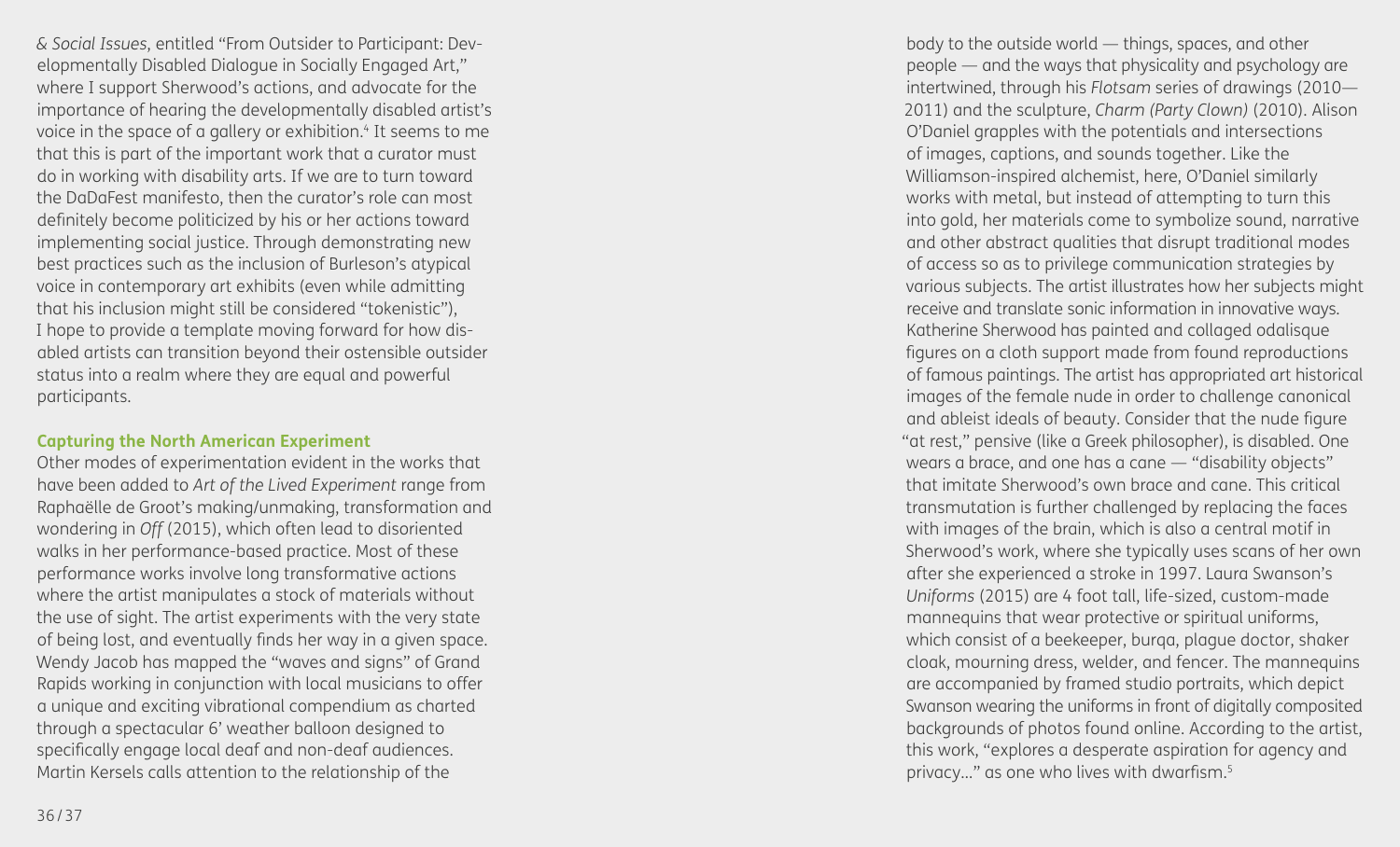#### **Another note on 'Disability'**

In Williamson's essay, he spoke of his own identity as being *differently-able* and his frustrations with how the differences between impairment and disability were often widely misunderstood. I have always identified with the social model of disability too, where I am disabled by society's perceptions of my own dwarfism. To say that it is complicated is an understatement. As part of my research for writing this essay, I decided to interview each of the artists and ask them how they felt about the language of disability. The responses were mixed. Kersels said that he understood disability to mean how our bodies were constantly being judged according to a standard.6 Swanson expressed how she generally preferred to avoid the term, given that it was a narrow means in which to identify people, although she understands she needs to use the term on occasion in order to make her ideas clear within a theoretical context. 7 O'Daniel, too, said she did not like the word, but explained that she felt that maybe it was necessary to, "label and name the myriad of experiences that people have… everyone has a disability of some sort — be it physical, emotional, spiritual, locational... I find it lovely to watch people navigate and shape their lives around the attributes they have." 8

The exhibition's précis of a disabled person's life as a "lived experiment" also superimposes onto notions of "lived experience" without sliding too quickly into mere autobiography. Recounting one's personal "lived experiences" has largely been embraced by academics who work in the field of disability studies in North America. The phenomenology of lived disability experience is important because the body itself becomes a sign of political discourse — the body has political objecthood that has power to demonstrate certain truisms about the world in which we live, or at least, to

destabilize what we may have previously thought as universally true for a range of human subjects. Maureen Connolly and Tom Craig critically state that, "Working with the body as a sign of political discourse allows us to examine how disability, stressed embodiment, and bodily contingency transgress the logics and inscriptions of a culture based in ableism, capitalism, and normative productivity." 9 In this way, they are outlining that much of our perceptions of shared understanding, perceiving and sensing of the world are actually based on cultural ideals of a "normal" healthy body. This critical distance can be overcome and even removed by looking at the personal experience and the anecdote in order to shed light on alternative experiences and educate us to new modes of being.

#### **Moving Forward with Experimental Exhibitions & Festivals**

All of this is to say that I am convinced that even though our disability arts festivals' frameworks are fraught with deeply embedded political, ideological and ontological sensitivities, we must make a pledge towards continuing the very experimentation that Williamson and myself, and the artists, offer here through *Art of the Lived Experiment*. By professing our experimentation upfront, first and foremost, then we also admit that any outcome is uncertain, like the exhibit's rationale. But exhibitions that seek to unravel any "aesthetic and political certainties" tied to complex corporeality are inherently important given our belief that disability must be recognized as an important framework in which to consider artistic theory and praxis.10 As Laura Swanson says, "Being an artist allows me to imagine what is possible and build my own world with my own rules," especially when those rules don't apply to you.<sup>11</sup> Experimenting, questioning, and transforming are all second nature to Swanson, given she had to figure out ways to adapt and reconsider physical